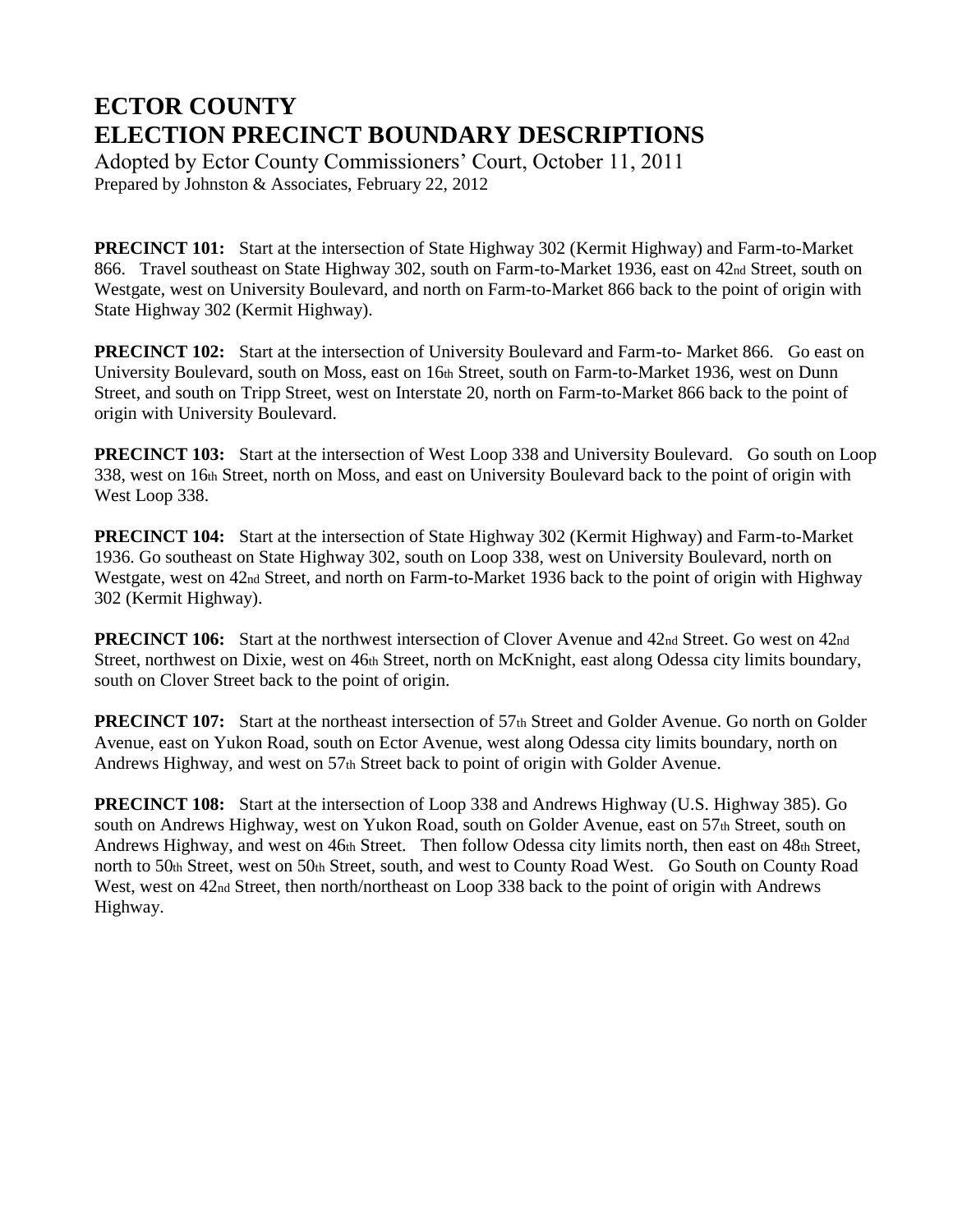Ector County Election Precincts Page 2 of 6

**PRECINCT 109:** Start at the intersection of Andrews Highway (U.S. Highway 385) and the northern Ector County boundary. Go south on Andrews Highway, west/southwest on Loop 338, northwest on State Highway 302 (Kermit. Highway), south on Farm-to-Market 866, southwest on Interstate Highway 20, west along the Ector County boundary, north along the Ector County boundary, and east along the Ector County boundary back to the point of origin with Andrews Highway.

**PRECINCT 110:** Start at the intersection of Yukon Road and Andrews Highway. Go north on Andrews Highway, east/southeast on Loop 338, and west on Yukon Road back to the point of origin with Andrews Highway.

**PRECINCT 111:** Start at the intersection of 42nd Street and County Road West. Go north on County Road West, east on Odessa city limits, north on Golder, east on 50th Street, south on city limits, west on 48th street, south on city limits, east on 46th Street, north on Andrews Highway. Turn east and follow Odessa city limits to McKnight Road, south on McKnight Road, east on 46th Street, southeast on Dixie, and west on 42nd Street back to the point of origin with County Road West.

**PRECINCT 201:** Start at intersection of U.S. Highway 80 and French Avenue. Go north on French Avenue, northeast on Hanover Drive, east on University Boulevard, north on Loop 338, northeast on U.S. Highway 191, northwest on Faudree Road to Odessa city limits at Yukon Road. Follow city limits east to the intersection with Ector County line. Go south on the Ector County boundary, then west/southwest along the Odessa city limits, and southwest on U.S. Highway 80 back to point of origin with French Avenue.

**PRECINCT 202:** Start at the northwest intersection of U.S. Highway 80 and John Shepperd Parkway. Go west on U.S. Highway 80, north on Pagewood Avenue, west on Beechwood Street, north on Grandview Avenue, east on University Boulevard, and south on John Shepperd Parkway back to the point or origin with U.S. Highway 80.

**PRECINCT 203:** Start at the northwest intersection of Loop 338 and University Boulevard. Go west on University Boulevard, north on Grandview Avenue, east on 42nd Street, and south on Loop 338 back to the point of origin with University Boulevard.

**PRECINCT 204:** Start at northwest intersection of University Boulevard and Grandview Avenue. Go west on University Boulevard, north on Century Avenue, north on Permian Drive, east on 42nd Street, and south on Grandview Avenue back to point of origin with University Boulevard.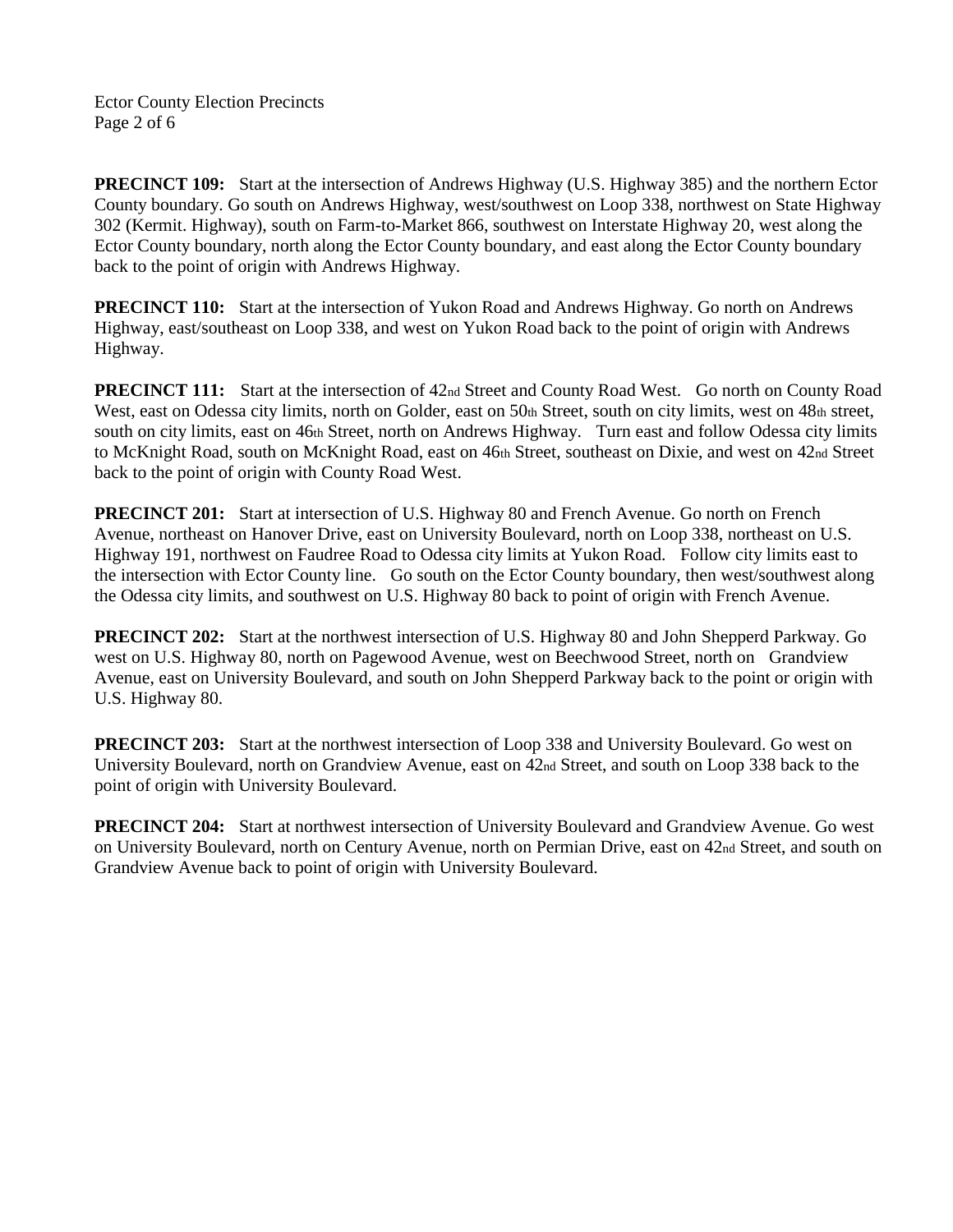Ector County Election Precincts Page 3 of 6

**PRECINCT 205:** Start at the northeast intersection of Clover Avenue and 42nd Street. Go north on Clover Avenue, east along the old Odessa city limits just north of and parallel to 56th Street including both sides of 56th Street, south on Dawn Avenue, east on 52nd Street, south on Bonham Avenue, and west on 42nd Street back to the point of origin with Clover Avenue.

**PRECINCT 206:** Start at the intersection of 42<sub>nd</sub> Street and John Shepperd Parkway. Go north on John Shepperd, northwest on Loop 338, east on Yukon, southeast on Faudree Road, and southwest on SH 191/42nd Street to the point of origin with John Shepperd.

**PRECINCT 207:** Start at the intersection of Loop 338 and Yukon. Go northwest on Loop 338, north on U.S. Highway 385 (Andrews Highway) to the Ector County boundary. Go east along the Ector County line, south on the Ector County line to the intersection with Odessa city limits. Follow city limits to the intersection of Faudree and Yukon. Go west on Yukon to the point of origin at Loop 338.

**PREClNCT 208:** Start at the intersection of 42nd Street and Bonham Avenue. Go north on Bonham Avenue, west on 52nd Street, north on Dawn Avenue, west along the old Odessa city limits boundary parallel to and just north of 56th Street to Ector Avenue. North on Ector Avenue, east on Yukon, southeast on Loop 338, south on John Shepperd Parkway, and west on 42nd Street to the point of origin with Bonham Avenue.

**PRECINCT 209:** Start at the intersection of U.S. Highway 80 and John Shepperd Parkway. Go north on John Shepperd Parkway, east on University Boulevard, southwest on Hanover Drive, south on French Avenue, and west on Interstate U.S. Highway 80 back to the point of origin with John Shepperd Parkway.

**PRECINCT 301:** Start at the northeast intersection of Loop 338 and 16th Street. Go north on Loop 338, east on University Boulevard, south on County Road West, and west on 16th Street back to the point or origin with Loop 338.

**PRECINCT 302:** Start at the northeast corner of County Road West and 13th Street. Go north on County Road West, go east on 22nd Street, south on Golder Avenue, west on 18th Street, south on Dotsy Avenue, west on 12th Street, north on Graham, and west on 13th Street back to the point of origin with County Road West.

**PRECINCT 303:** Start at the intersection of Dotsy Avenue and 13th Street. Go north on Dotsy Avenue, east on 18th Street, north on Golder Avenue, west on 22nd Street, north on County Road West, east on University Boulevard, south on Dixie Boulevard, west on 21st Street, south on Hancock Avenue, west on 14th Street, south on Grant Avenue, and west on 13th Street back to the point of origin with Dotsy Avenue.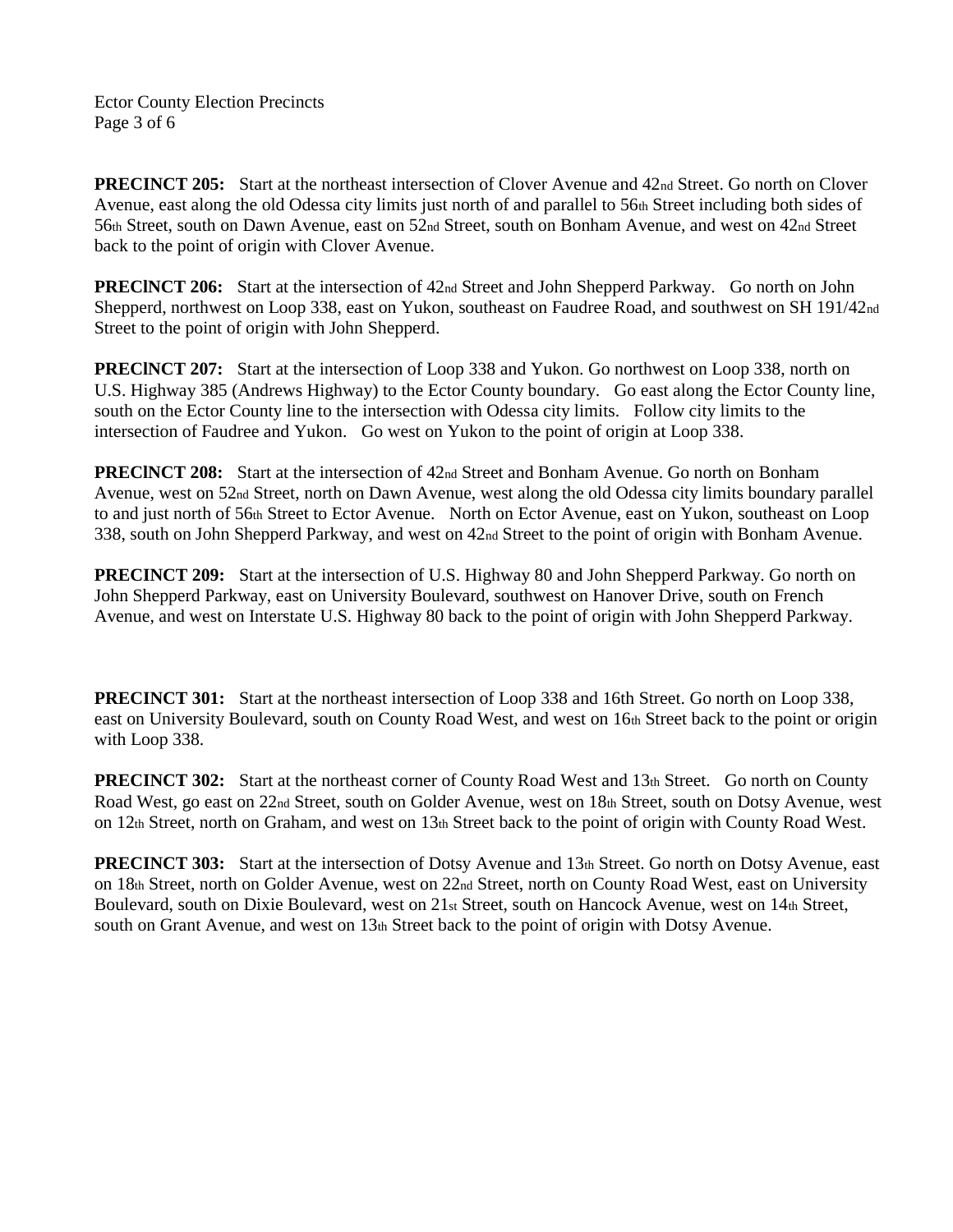Ector County Election Precincts Page 4 of 6

**PRECINCT 304:** Start at intersection of County Road West and 13th Street. Go east on 13th Street, south on Whitaker Avenue, west along Union Pacific Railroad, and north on County Road West back to the point of origin with 13th Street.

**PRECINCT 305:** Start at intersection of 13th Street and Grant Avenue. Go south on Grant Avenue, west on 9th Street, south on Washington Avenue, west on 2nd Street, south on Crane Avenue, west along Union Pacific Railroad, north on Whitaker Avenue, east on 13th Street, south on Graham, east on 12th Street, north on Dotsy Avenue, and east on 13th Street back to the point of origin with Grant Avenue.

**PRECINCT 306:** Start at intersection of County Road West and 42nd Street. Go east on 42nd Street, south on Andrews Highway and west on University Boulevard. Go northwest on Kermit Highway, go north on Pleasant, east on 31st Street, north on Winfield, east on 35th Street, north on Merrill, west on 40th Street, north on Pleasant, west on 40th Street, and north on County Road West to the point of origin with 42<sup>nd</sup> Street.

**PRECINCT 307:** Start at the northeast intersection of University Boulevard and Andrews Highway. Go north on Andrews Highway, east on 42nd Street, south on Everglade, south on Belaire, southeast on North Colonial, south on Maple, and west on University Boulevard back to the point of origin with Andrews Highway.

**PRECINCT 308:** Start at the intersection of University Boulevard and Maple Avenue. Go north on Maple Avenue, northwest on Colonial, north on Belaire, north on Everglade, east on 42<sub>nd</sub> Street, south on Permian, south on Century, and west on University Boulevard back to the point of origin at Maple Avenue.

**PRECINCT 309:** Start at the southeast intersection of University Boulevard and Dixie Boulevard. Go east on University Boulevard, south on Maple Avenue, east on 18th Street, southeast on West Crescent Drive, south on East Crescent Drive, east on 17th Street, south on Nabors Lane, west on 10th Street, and north on Dixie Avenue back to the point of origin with University Boulevard.

**PRECINCT 311:** Start at intersection of University Boulevard and Loop 338. Go north on Loop 338, east on 42nd Street, south on County Road West, east on 40th Street, south on Pleasant, east on 40th Street, south on Merrill, west on 35th Street, south on Winfield, west on 31st Street, south on Pleasant, southeast on Kermit Highway, and west on University Boulevard back to the point of origin with Loop 338.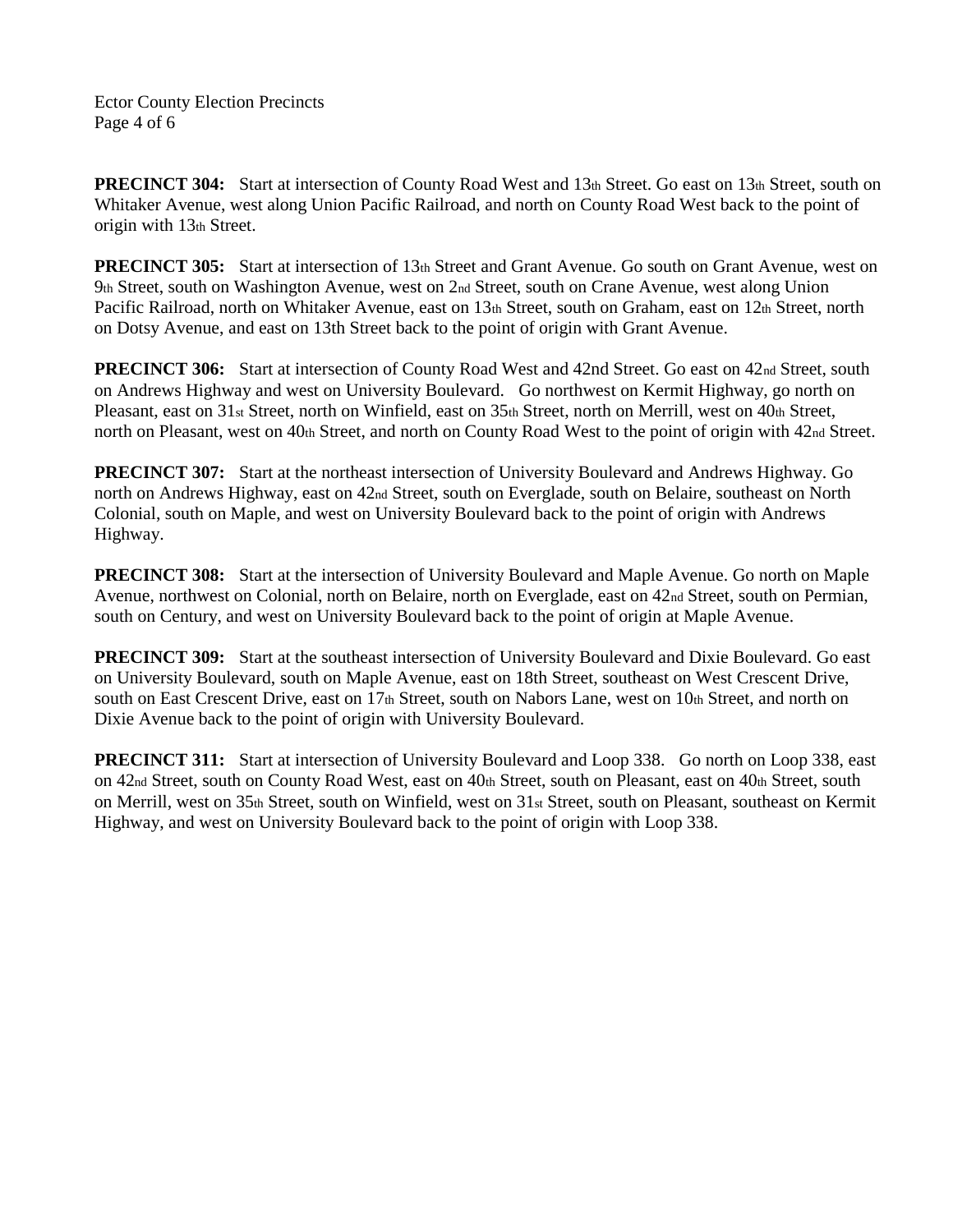Ector County Election Precincts Page 5 of 6

**PRECINCT 312:** Start at northeast intersection of Maple Avenue and University Boulevard. Go east on University Boulevard, south on Grandview Avenue, west on Beverly Street, south on Limestone Avenue, west on 10th Street, north on Nabors Lane, west on 17th Street, north on East Crescent Drive, northwest on West Crescent Drive, west on 18th Street, and north on Maple Avenue back to the point of origin with University Boulevard.

**PRECINCT 401:** Start at the northeast intersection of the Union Pacific Railroad and Hillcrest Avenue. Go north on Hillcrest Avenue, east on 8th Street, north on Nabors Lane, east on 10th Street, north on Limestone Avenue, east on Beverly Street, north on Grandview Avenue, east on Beechwood Street, south on Pagewood Avenue, and west on Union Pacific Railroad back to the point of origin with Hillcrest Avenue.

**PRECINCT 402:** Start at intersection of Union Pacific Railroad and Dixie Boulevard. Go northeast along Union Pacific Railroad, north along Odessa city limit boundary, east along Odessa city limit boundary, south along Ector County line, west along Interstate Highway 20, south on Loop 338, west on Loop 338, north on County Road West, east on Interstate Highway 20, and north on Dixie Boulevard to the point of origin with the Union Pacific Railroad.

**PRECINCT 403:** Start at the intersection of County Road West and Clements Street. Go east on Clements Street, north on Crane Avenue, northeast along Union Pacific Railroad, south on Dixie Boulevard, west on Interstate Highway 20, and north on County Road West back to the point of origin with Clements Street.

**PRECINCT 404:** Start at the intersection of Interstate Highway 20 and County Road West. Go south on County Road West/U.S. Highway 385 to the Ector County line, west on Ector County boundary, northeast on Interstate Highway 20, northeast on U.S. Highway 80, south on Loop 338, and east on Interstate Highway 20 back to the point of origin with County Road West.

**PRECINCT 405:** Start at the northeast intersection of County Road West and Clements Street. Go north on County Road West, northeast on Union Pacific Railroad, south on Crane Avenue, and west on Clements Street to the point of origin with County Road West.

**PRECINCT 406:** Start at the intersection of 16th Street and County Road West. Go south on County Road West, west on Interstate Highway 20, north on Loop 338, and east on 16th Street back to the point of origin with County Road West.

**PRECINCT 407:** Start at the intersection of 16th Street and Farm-to-Market 1936. Go east on 16th Street, south on Loop 338, west on U.S. Highway 80/Interstate 20, and north on Tripp Street, east on Dunn, and north on Farm-to-Market 1936 back to the point of origin with 16th Street.